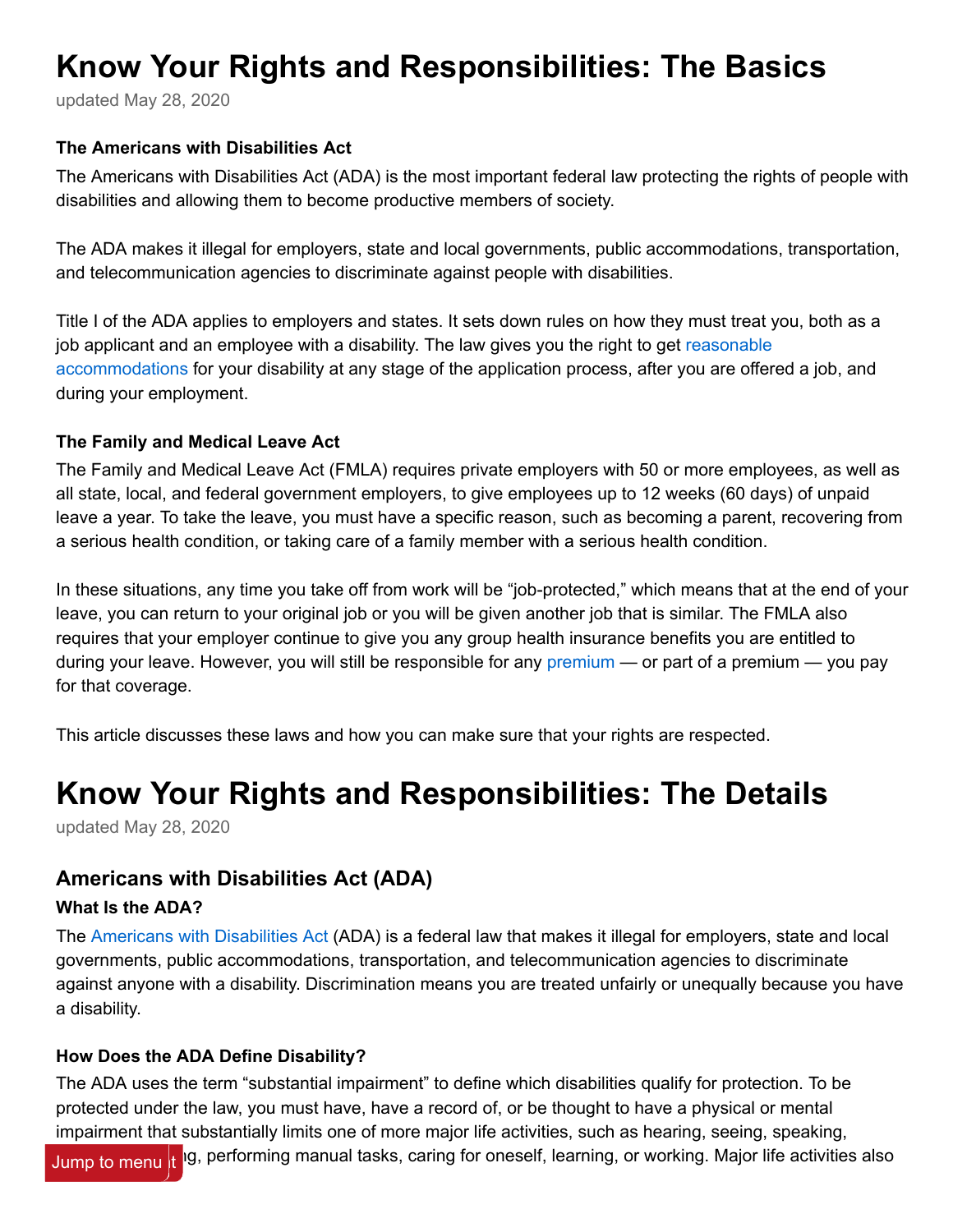include the operation of major bodily functions. You are covered under the ADA if you have a condition that affects any of the following:

- The immune system
- Special sense organs
- The skin
- Cell growth
- Digestive, genitourinary, bowel, and bladder functions
- Nervous system, brain, respiratory, circulatory, cardiovascular, endocrine, hemic, lymphatic, musculoskeletal, and reproductive functions

The ADA also protects you in the following cases:

- You have a history of a disability (such as cancer that is now in remission) or an employer believes that you have a disability, even if you don't.
- You have a relationship with a person who is disabled, even if you do not have a disability yourself. For example, it is illegal for an employer to discriminate against you because your spouse or child has a disability.

The [Equal Employment Opportunity Commission](https://www.eeoc.gov/) (EEOC) is the federal agency that enforces the ADA. Later in this article, we'll talk more about what to do if you think your employer is not following the ADA.

## **Does the ADA Apply to All Employers?**

The ADA applies to all public and private employers with 15 or more employees and to all state and local government employers, regardless of how many employees they have. The ADA does not apply to federal agencies. Instead, federal agencies have to follow the [Rehabilitation Act of 1973](https://www.dol.gov/agencies/ofccp/section-503), which is almost identical to the ADA.

# **What Parts of Employment Does the ADA Cover?**

The ADA covers all aspects of employment, including:

- Hiring, firing, and pay
- Job assignment, promotion, layoff, training, and fringe benefits (such as health care coverage, pension, or retirement contributions)
- Any other term or condition of employment

It is also illegal for an employer to retaliate against, or get back at, you for asserting your rights under the ADA. So you are protected when you do things like tell your employer you have a disability, ask for a reasonable accommodation, or file a complaint.

[If you have a disability and are employed, or looking for a job, your right to ask for reasonable](https://ca.db101.org/glossary_item.aspx?item-id=978) accommodations is one of the most important parts of the ADA. In addition to protecting people with disabilities from discrimination, the ADA also requires employers to supply you with accommodations at your workplace or when you apply for a job, unless doing so would be an undue burden or hardship to the employer. An undue burden means it would be very difficult or very expensive for the employer to give you the

vou ask for. Jump to menu t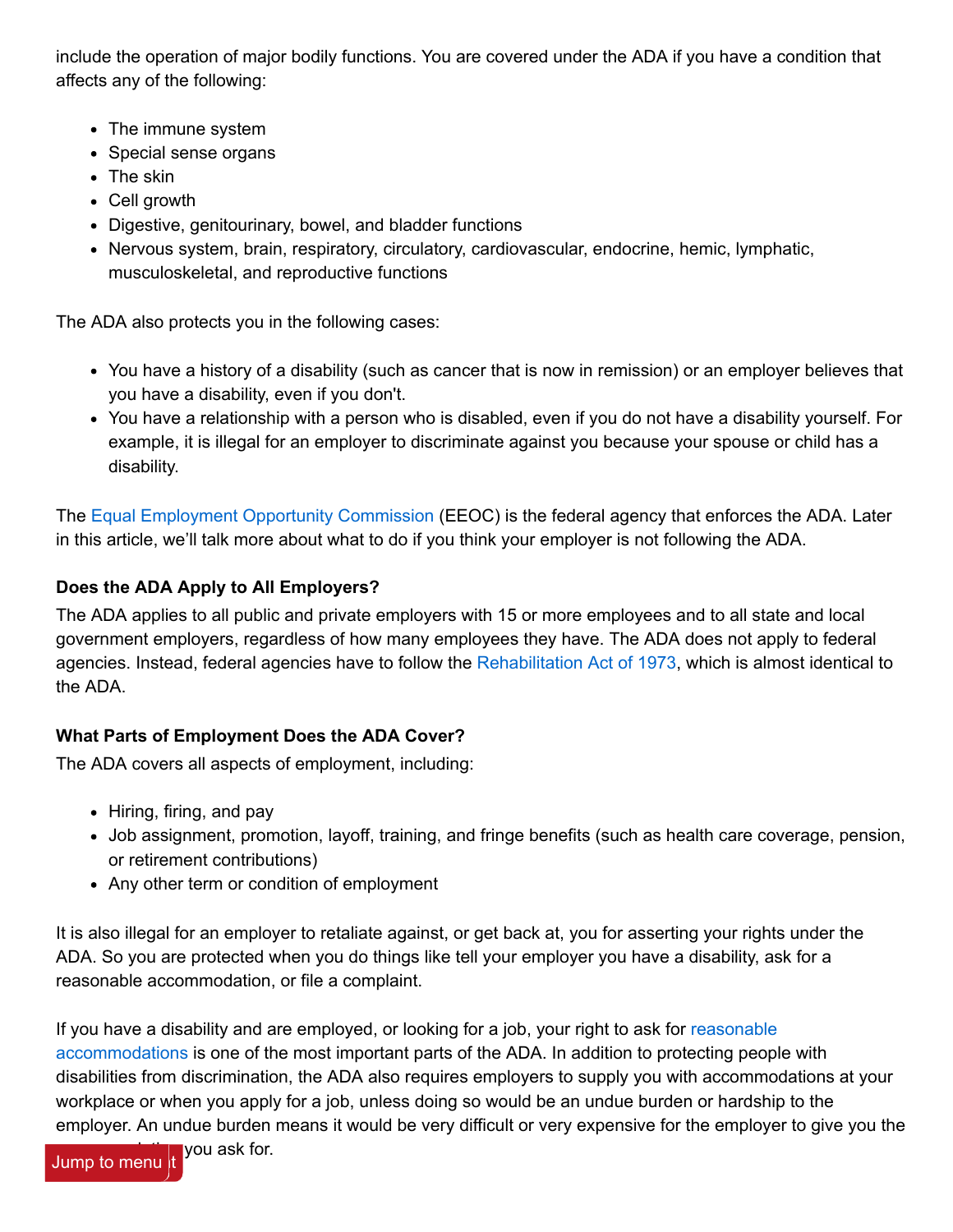[To learn more about jobs and how to request reasonable accommodations, see DB101's article on job](https://ca.db101.org/ca/situations/workandbenefits/supports/program.htm) accommodations.

### **Who Is Protected Under the ADA?**

You are protected under the ADA, if you have a disability (see the section *How Does the ADA Define Disability?* above) and you are qualified to perform the essential functions or duties of a job. This means two things:

- 1. You must meet certain conditions that the employer needs job applicants to have, such as education, work experience, skills, or licenses.
- 2. [You must be able to perform the fundamental duties of the job with or without reasonable](https://ca.db101.org/glossary_item.aspx?item-id=978) accommodations. An employer cannot refuse to hire you because your disability prevents you from performing duties that are not essential to the job. At the same time, you cannot ask that an essential function be removed from your job description as a reasonable accommodation.

#### **Example**

You work as a telephone marketer and it is an essential function that you need to be able to speak clearly. However, it is not an essential function that you need to be able to lift heavy objects. Your employer cannot fire you because you cannot lift heavy objects or require all employees to be able to lift a certain amount of weight.

#### **Where Can You Learn More About the ADA?**

The opportunity to participate in the employment process is a right guaranteed by both state and federal law. The federal law is Title I of the Americans with Disabilities Act (ADA) of 1990. The federal agency that enforces the employment discrimination part of the ADA is the [Equal Employment Opportunity Commission](https://www.eeoc.gov/) (EEOC).

The EEOC has numerous publications that can help you learn more about your rights, including:

- [The ADA: Your Employment Rights as an Individual with a Disability](https://www.eeoc.gov/laws/guidance/your-employment-rights-individual-disability)
- [Disability Related Inquiries and Medical Exams of Employees \(EEOC Guidance\)](https://www.eeoc.gov/laws/guidance/enforcement-guidance-disability-related-inquiries-and-medical-examinations-employees)
- [Reasonable Accommodation and Undue Hardship \(EEOC Guidance\)](https://www.eeoc.gov/laws/guidance/enforcement-guidance-reasonable-accommodation-and-undue-hardship-under-ada)

# **Know Your Rights and Responsibilities: The Details**

updated May 28, 2020

# **Discrimination**

The [Americans with Disability Act](https://www.ada.gov/) (ADA) makes it illegal to discriminate against people with disabilities. Discrimination happens when you are treated unfairly or unequally because of your disability. There are many ways that an employer can discriminate against you, including: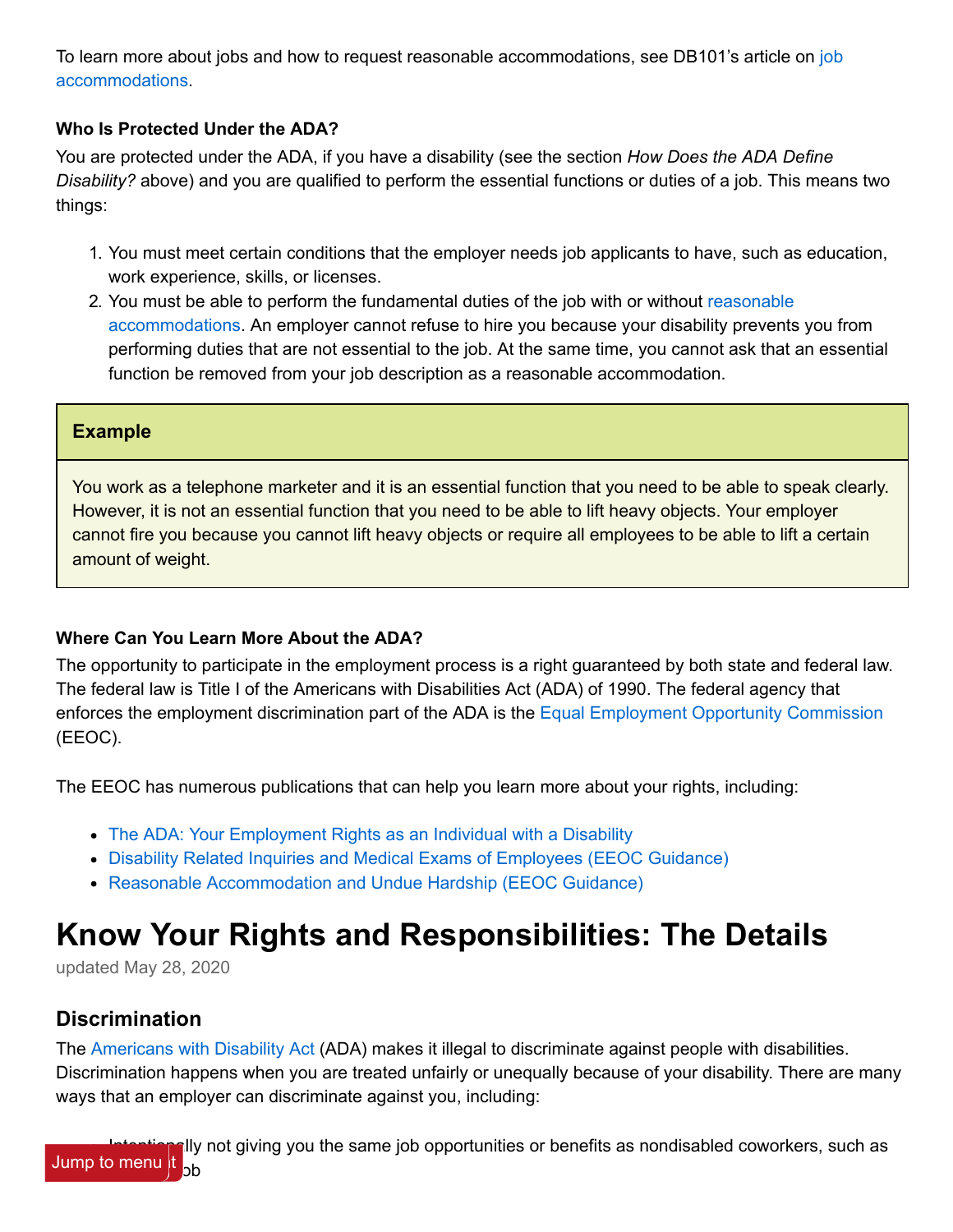- A promotion
- A competitive salary
- Unintentionally denying you job opportunities or benefits
- Retaliating against you (getting back at you) because of your disability, which can include:
	- Coercion, which means forcing you to do something against your will
	- ∘ Intimidation, which means frightening or bullying you to follow the employer's demands
	- $\circ$  Harassment, which means bothering you with unwanted actions or demands
- Interfering with you, which means making it impossible for you to enjoy the same rights and benefits at work as your nondisabled coworkers

*Intentional discrimination* happens for many reasons. For example, when an employer does not want to pay for your reasonable accommodations or looks down on you because you are disabled, the employer may do something on purpose to you that is unfair.

*Unintentional discrimination* usually happens because an employer evaluates or promotes employees in a way that puts disabled people at a disadvantage. The employer usually does not mean to discriminate and does not realize that certain actions or practices are discriminatory.

### **Example**

An employer who is hiring heavy equipment operators requires job applicants to take a written test. If a job applicant with dyslexia takes the test, he could be denied the job because he has difficulty reading. This would be unintentional discrimination, because the ability to perform on a written exam is not an important skill for operating heavy machinery. The practice of requiring the written exam puts an entire group at an unfair disadvantage due to their disability. If an exam is necessary, the employer must offer the test in an alternate format that would best accommodate the applicant.

*Retaliation* by an employer may happen if a person with a disability or someone on their behalf filed a complaint, gave evidence, or otherwise participated in an investigation to enforce the ADA.

# **How Do I File a Complaint?**

[If you believe you have been discriminated against because of your disability, you can file a complaint with the](https://www.eeoc.gov/federal-sector/filing-formal-complaint) EEOC or the [California Fair Employment and Housing Commission](https://www.dfeh.ca.gov/) (FEHC).

You have to file your discrimination complaint within a certain amount of time or you lose your right to sue. To file your complaint with the EEOC, you have to do so within 300 days (or 10 months) of the date you were discriminated against. You should not wait for the deadline to get too close; file your complaint as soon as you have decided that it is necessary to do so. Contact information for the EEOC is included later in this article.

If it is proven that you have been discriminated against, you have the right to a solution that will place you in the position you would have been in if the discrimination had never happened. This means you may be entitled to get hired, back pay, or reasonable accommodations. You may also qualify to have the employer pay your lawyer's fees. To find out whether you qualify as having been discriminated again, contact the EEOC or

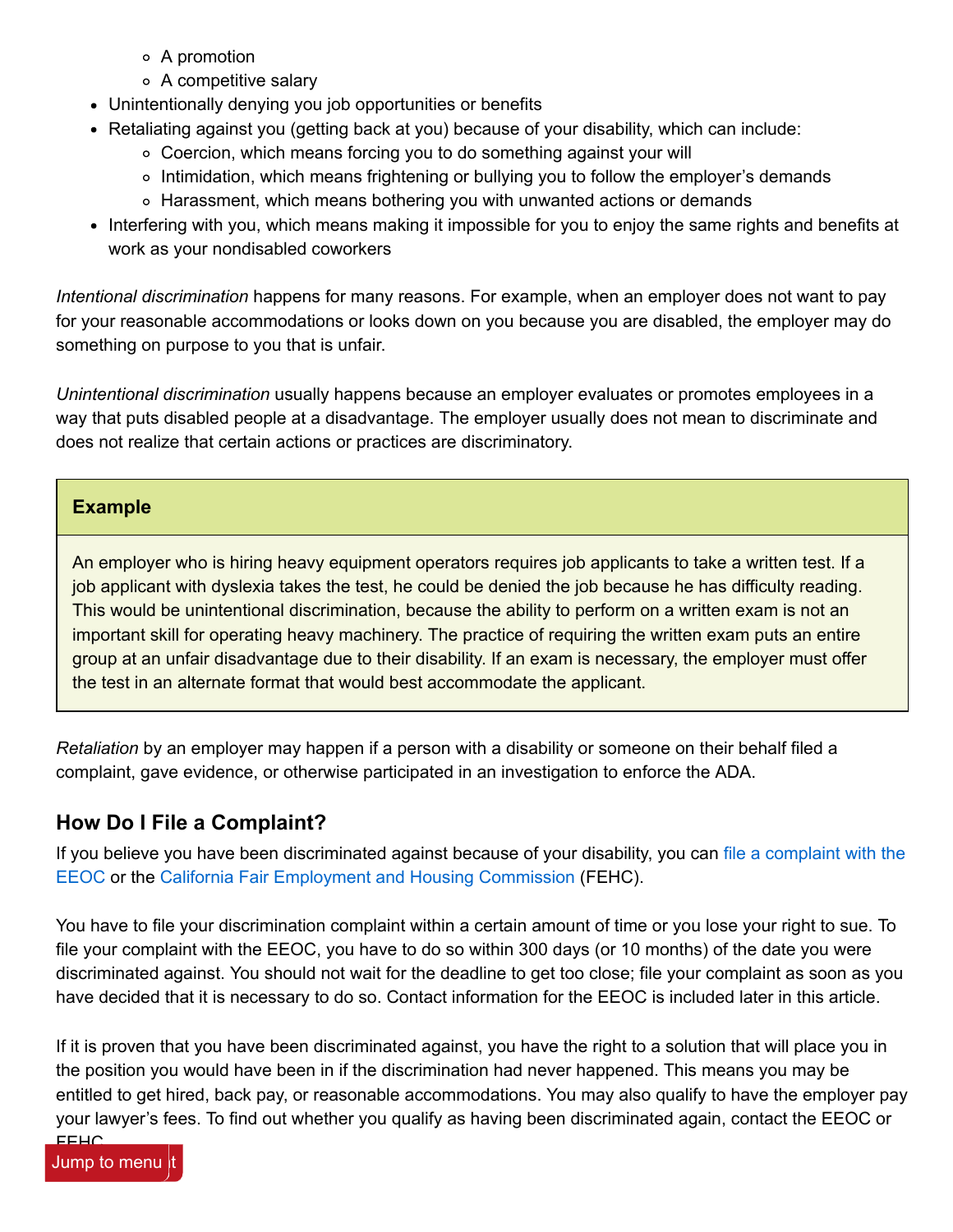### **California, the ADA, and the FEHA**

California's definition of disability is broader than the federal standard. California's disability laws and rules direct private businesses and nonprofits, as well as the government, to go beyond the ADA, giving additional protections to employees of businesses in California. The law that addresses the rights of persons with disabilities and the obligations of employers in California is the [Fair Employment and Housing Act \(FEHA\)](https://www.dfeh.ca.gov/employment/). The Fair Employment and Housing Commission (FEHC) is the office charged with helping you with the FEHA.

## **Equal Employment Opportunity Commission (EEOC)**

[To file a discrimination charge through the EEOC, you can contact any EEOC field office, located in cities](https://www.eeoc.gov/field-office) throughout the United States or call them at 1-800-669-4000 (TTY 1-800-669-6820).

The EEOC's website includes good information about [how the actual process of filing a complaint works.](https://www.eeoc.gov/filing-charge-discrimination)

### **Fair Employment and Housing Commission (FEHC)**

To file a discrimination charge through the FEHC, you can contact them

- By mail at 455 Golden Gate Avenue, Suite 10600, San Francisco, CA 94102,
- By phone at 1-800-884-1684

The FEHC website has a page dedicated to explaining the [steps in filing a complaint.](https://www.dfeh.ca.gov/complaint-process/) It includes links to contact them.

## **Should I file my complaint with the EEOC or the FEHC?**

It may seem confusing that there are two very similar laws and agencies that protect individuals with disabilities. You may wonder which one is the best. The truth is that the laws, the Americans with Disabilities Act (ADA) and the Fair Employment and Housing Act (FEHA), go together. The agencies enforcing these laws, the Equal Employment Opportunity Commission (EEOC) and the Fair Employment and Housing Commission (FEHC), actually work together when you file a claim of discrimination. So, in most cases it doesn't matter which office you choose to file your complaint with.

What you should do when you file a claim with either agency is to tell them to "cross-file" with the other agency. That means that they'll make sure that your complaint is actually filed with both agencies.

However, there is one significant difference between the two laws: the ADA only applies to employers with 15 or more employees. If you work for a smaller employer, you should file your complaint with the FEHC.

The State of California has a full list of links through the [Disability Access Info website](https://www.dor.ca.gov/DisabilityAccessInfo/) that provide more information about filing a claim. Here are some details about the sections on the website:

- [Disability laws regarding employment](https://www.dor.ca.gov/Home/DisabilityLawsandRegulations) has the actual text of the Fair Employment and Housing Act. This can be pretty complicated reading, but if you need the Act itself for reference it is available online.
- [Resources for employment issues](https://www.dor.ca.gov/Home/ResourcesforEmploymentIssues) lists links to several resources, including some EEOC publications. It aludes links to information about reasonable accommodations.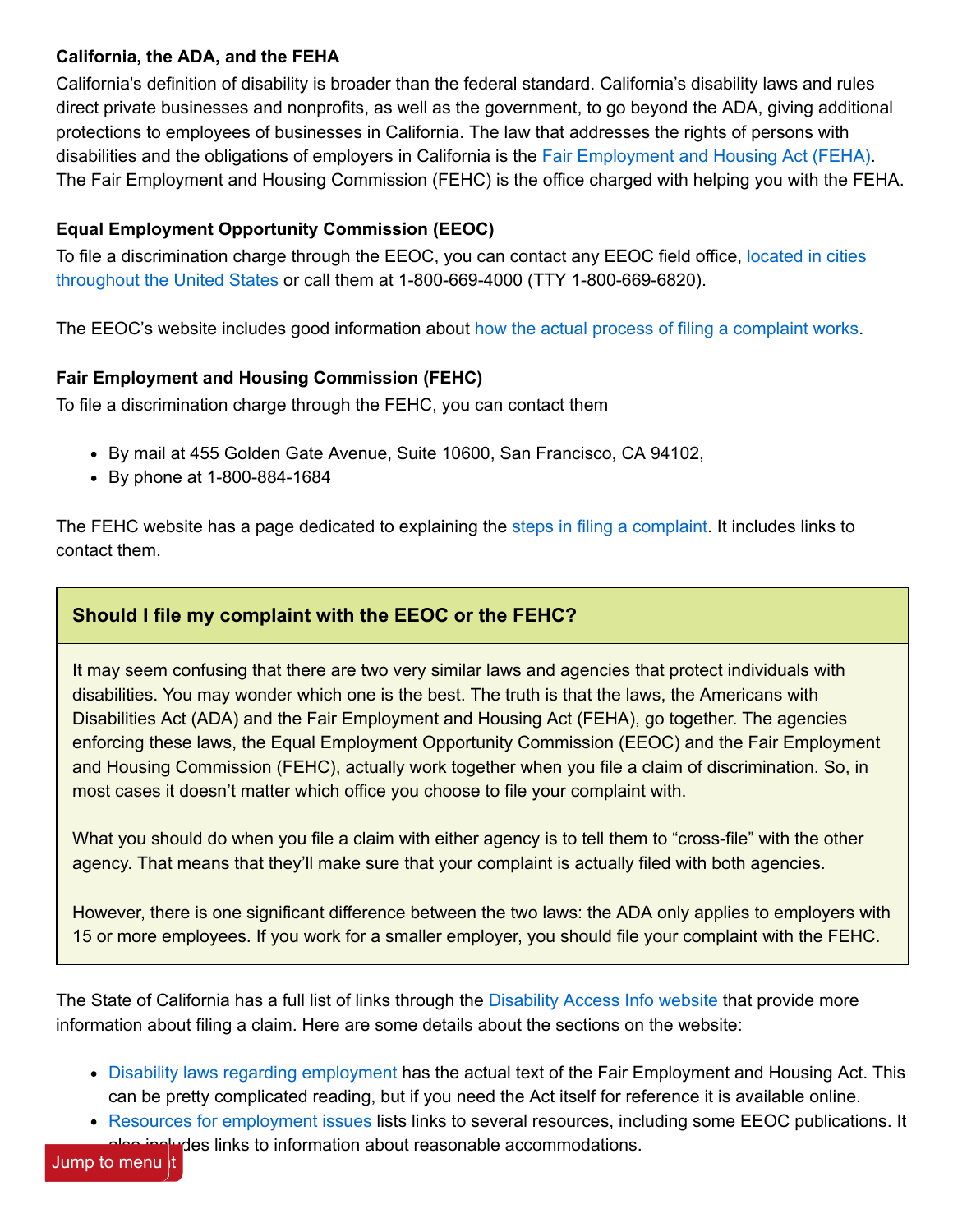Also on the Disability Access Info website is a list of [disability laws and regulations,](https://www.dor.ca.gov/Home/DisabilityLawsandRegulations) in case you want to review all of the laws that apply to people with disabilities in California.

## **Filing a complaint if you work for the federal government**

The ADA does not apply to the federal government. However, the federal government has to follow a very similar law called the [Rehabilitation Act of 1973](https://www.dol.gov/agencies/ofccp/section-503). If you work or are applying for a job with the federal government and think that you have been discriminated against because you have a disability, you cannot file your complaint with the EEOC. Instead, you need to file a complaint with the federal agency the employer is part of. This website — [Overview of Federal Sector EEO Complaint Process](https://www.eeoc.gov/federal-sector/overview-federal-sector-eeo-complaint-process) — is a brief article explaining this process.

## **Protection and Advocacy**

You can also contact [Disability Rights California](https://www.disabilityrightsca.org/) when you have questions or problems with reasonable accommodations at work or when you think you are being treated unfairly because of your disability.

# **Additional Resources**

In California, the [Department of Rehabilitation](https://www.dor.ca.gov/) (DOR) can give you additional information about the ADA and other laws that protect your rights.

# **Know Your Rights and Responsibilities: The Details**

updated May 28, 2020

# **Family and Medical Leave Act (FMLA)**

The Family and Medical Leave Act (FMLA) requires private employers with 50 or more employees and all state, local, and federal government employers to give employees up to 12 weeks of unpaid leave a year for specific reasons. To take the leave, you must have recently had a child, have a serious health condition, or be taking care of a family member with a serious health condition.

In these situations, the leave must be "job-protected," which means that after the leave, you must be allowed to return to your original job or be given another job that is similar. The FMLA also requires that these employers keep you on group health care benefits during your leave.

#### **Which Employers Does the FMLA Cover?**

The FMLA applies to all public agencies, including state, local, and federal employers, local education agencies (schools), and private-sector employers who employ 50 or more employees.

#### **Who Is Eligible?**

To be eligible for FMLA benefits, you must:

- Work for an employer to whom the FMLA applies
- Have been employed by the employer for at least 12 months (or 1 year)

Jump to menu t ked for at least 1,250 hours during the 12-month period right before the start of the leave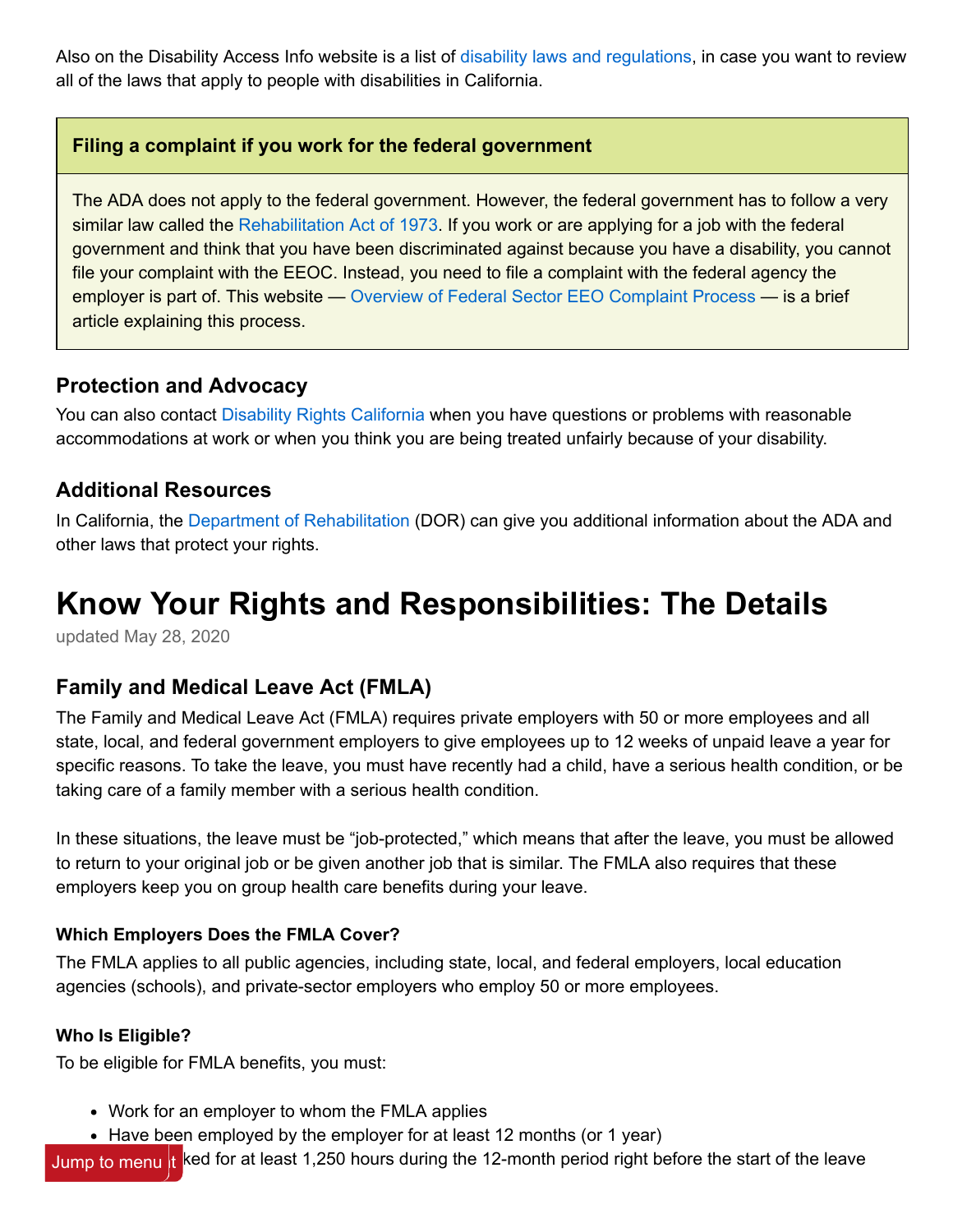Be employed at a worksite where 50 or more employees are employed by the employer within 75 miles of that worksite

## **When Can You Use the FMLA to Take an Unpaid Leave?**

The FMLA lets you take up to 12 weeks (or 3 months) of unpaid, job-protected leave in a 12-month period for the following family and medical reasons:

- You recently gave birth to a child and need to take care of your child.
- You have an adopted or foster child.
- You need to care for a spouse, son, daughter, or parent with a serious health condition.
- You have a serious health condition and need to take medical leave from work.
- You have "qualifying exigencies" (things that must be taken care of urgently) because your spouse, son, daughter, or parent is on active duty or call to active duty status as a member of the National Guard or Reserves in support of a military operation.

If you are an eligible employee and your spouse, son, daughter, parent, or next of kin is a current member of the Armed Forces (including a member of the National Guard or Reserves) and has a serious injury or illness, a covered employer must give you up to a total of 26 weeks (or 6.5 months) of unpaid leave during a single 12-month period to care for the service member.

If you and your spouse work for the same employer, you will be limited to a combined total of 12 weeks of leave (or 26 weeks if the leave includes care for a covered service member with a serious injury or illness).

If you recently gave birth to a child or have adopted or foster children living with you, you can take your leave only within the 12 months that immediately follow the birth of your child or the placement date of your adopted or foster child.

Sometimes it is possible to arrange to take leave in more than one block of time as long as the leave is for one reason. For example, someone might arrange to take leave over time in order to have regular treatments for cancer. It may also be possible for you to continue working but use FMLA leave to lower your usual weekly or daily work schedule.

Because FMLA leave is unpaid, you may wish to use any paid sick leave or vacation leave that you have available before or at the same time as your FMLA leave.

## **Serious Health Condition**

The Family and Medical Leave Act (FMLA) defines a "serious health condition" as an illness, injury, impairment, or physical or mental condition that involves one or more of the following reasons for absence:

- You are getting [inpatient care.](https://ca.db101.org/glossary_item.aspx?item-id=1060)
- Following inpatient care, you have a "period of incapacity," which means that you are unable to do the basics of your job, attend school, or take care of yourself.
- You get follow-up treatment connected with inpatient care.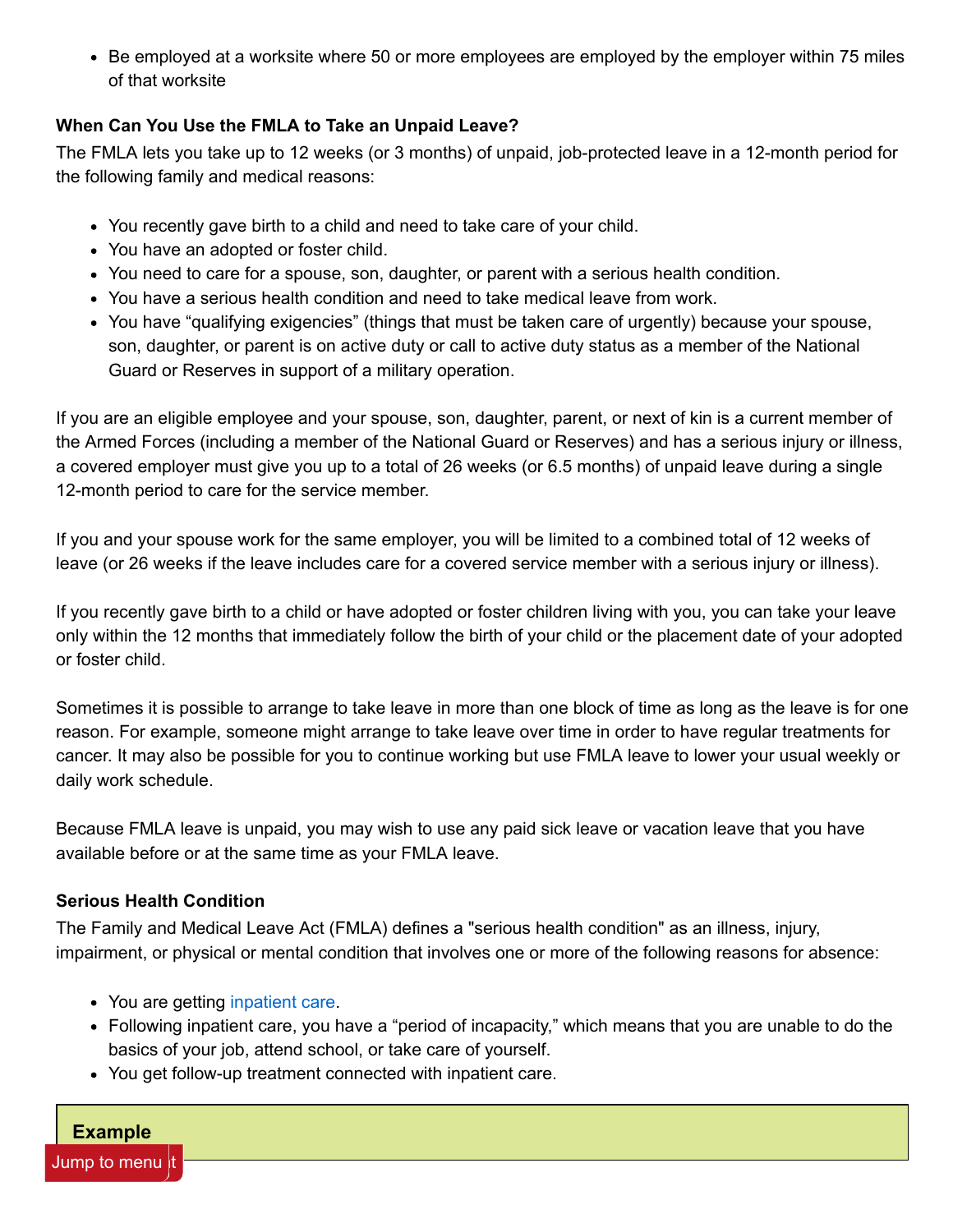Leah goes to the emergency room for a severe cut on her hand. She is hospitalized for 2 days to get a course of antibiotics to make sure that the cut doesn't get infected. She then is unable to perform her work duties as an administrative assistant because she can't use her computer. She has 2 follow-up visits with her doctor to check how she is doing. She can apply to use FMLA leave for all of that time.

You get treatment for a condition that makes you unable to work for longer than 3 consecutive days – whether they are work or nonwork days doesn't matter – and

- You get that treatment 2 or more times within a 30-day period or
- That treatment is "continuing," involving, for example, a prescription or physical therapy.

#### **Example**

Jackson hurts his knee while playing basketball. He's in so much pain he can't go to his job that requires him to stand for hours at a time. He sees his doctor, who recommends multiple visits to a physical therapist over the next 2 months. Jackson can request FMLA leave until he has recovered and can stand and do his job again.

You get continuing treatment for pregnancy or prenatal care.

#### **Example**

Greta finds out she is pregnant. She arranges to get regular prenatal care and can request FMLA leave when she becomes unable to work.

- You get continuing treatment for an ongoing, serious health condition that:
	- Lasts for a long time
	- Requires doctor's visits at least twice a year
	- May involve occasional times of incapacity, which means you're unable to do the basics of your job or to perform other life activities

#### **Example**

Uma has severe asthma and sees a doctor every 3 months to see how she is doing. But occasionally, she has such severe shortness of breath that she can't leave the house. Uma can apply to use FMLA leave for her periods of incapacity.

You get continuing treatment for a period of incapacity that is permanent or long-term because of a condition that doesn't have an effective treatment.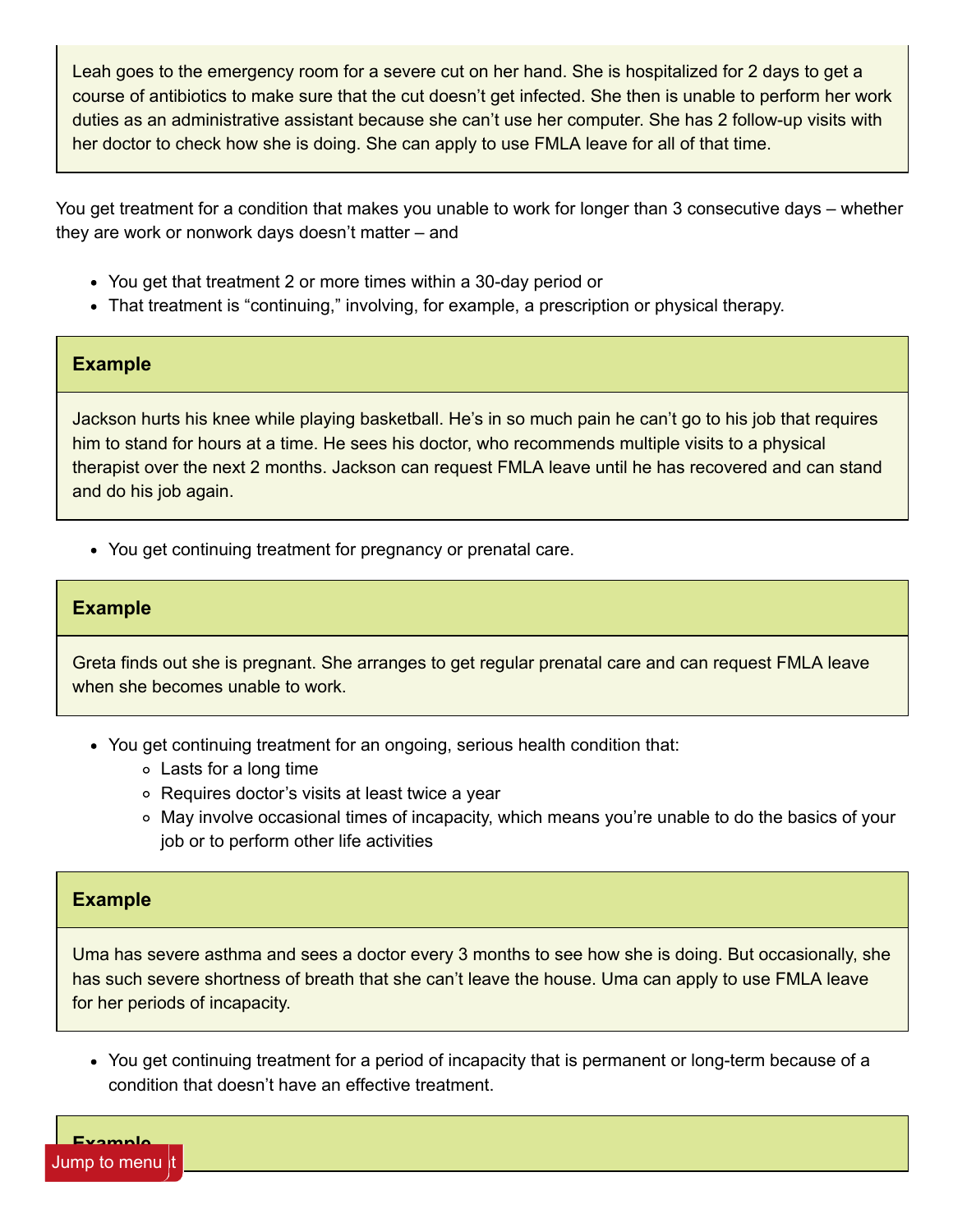Sean's mother recently had a severe stroke and he wants to take some time off to help care for her. He can apply for FMLA leave because he is caring for a family member with a serious health condition.

You get multiple treatments for restorative surgery.

#### **Example**

Eli is in a car accident and breaks his jaw when his face smashes against the steering wheel. His time off to have his jaw reconstructed could be covered by FMLA.

You get treatment for a condition that, if not treated for more than 3 days, would probably leave you incapacitated.

#### **Example**

Nicole has kidney damage related to her high blood pressure. She goes to a hemodialysis center every other day for dialysis treatments. If she did not, she would get very sick and have to be admitted to the hospital, so she would be unable to work. She can apply to have any time she is away from work covered as FMLA leave.

#### **Continuation of Health Care Benefits**

If you had group health insurance through your employer prior to taking FMLA leave, your employer must continue to give you health care coverage during your leave. If you pay part of the cost, you must continue to do so during your leave.

#### **Returning to Your Job**

When you return from your FMLA leave, you must be given your job back. If you are not given the same job, you must be given another one with the same pay and benefits. Taking FMLA leave should not cause you to lose any benefits that you earned before you took the leave.

#### **Giving Notice that You Need FMLA Leave**

If you know ahead of time that you will need to use FMLA leave, you must tell your employer 30 days (1 month) in advance. If you know you will need to take leave in less than 30 days, you should tell your employer right away. If you have to take leave for something you did not know about ahead of time, you should tell your employer as soon as possible. If possible, you should also try to follow your employer's usual policy about asking for leave.

When you ask for FMLA leave, you need to give your employer enough information so your employer can find out if the FMLA applies to your leave request. Depending on the situation, such information may include that you are unable to come to work because you are pregnant, you have been hospitalized overnight, or you or your qualifying family member is getting continuing care from a health care provider.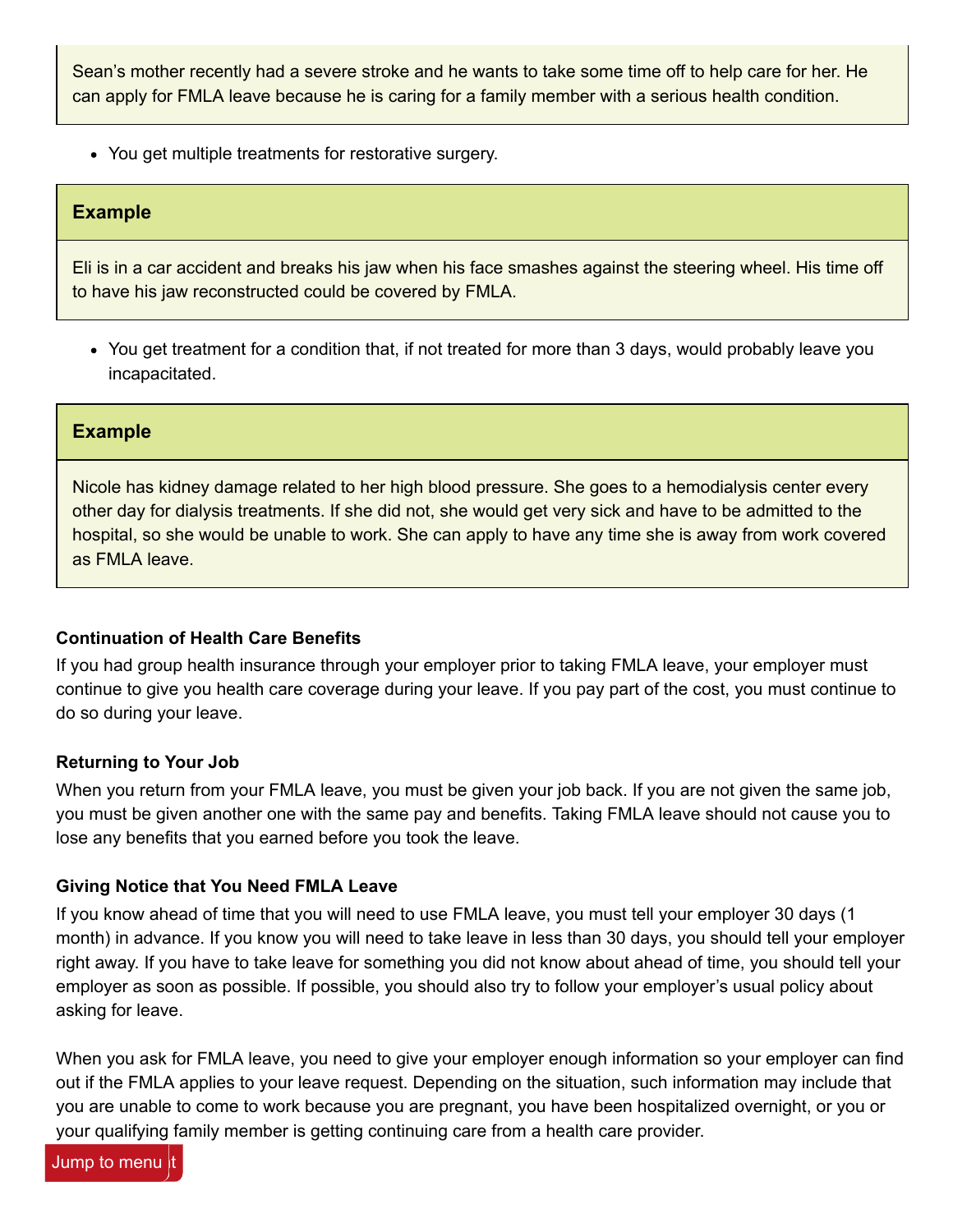#### **Documenting Your Reason for Leave**

When you ask for leave because you or your family member has a serious health condition, your employer may ask for certification of the condition from a health care provider. The employer may also seek a second opinion about the condition from another health care provider as long as the employer pays for it.

## **Protections Provided by the FMLA**

The FMLA makes it illegal for an employer to stop you, fire you, or discriminate against you (treat you unfairly or unequally) when you exercise your rights under the FMLA.

# **Know Your Rights and Responsibilities: The Details**

updated May 28, 2020

# **California Family Rights Act (CFRA)**

The California Family Rights Act (CFRA) authorizes eligible employees to take up a total of 12 weeks of paid or unpaid job-protected leave during a 12-month period. While on leave, employees keep the same employerpaid health benefits they had while working. Eligible employees can take the leave for one or more of the following reasons:

- The birth of a child or adoption or foster care placement of a child.
- To care for an immediate family member (spouse, child or parent) with a serious health condition.
- When the employee is unable to work because of a serious health condition (SHC).

A serious health condition is an illness, injury, impairment, or physical or mental condition that causes or requires:

- Any period of incapacity or treatment in connection with, or after [inpatient care](https://ca.db101.org/glossary_item.aspx?item-id=1060)
- Any period of incapacity requiring absence from work, school, or other regular daily activities, of more than 3 consecutive calendar days
- Ongoing treatment by or under the supervision of a health care provider for a chronic or long-term health condition that is incurable
- Restorative dental or plastic surgery after an accident or injury

#### **Note**

Voluntary or cosmetic treatments are not "serious health conditions," unless inpatient hospital care is required because of unexpected complications. Routine preventive physical examinations are excluded.

[For a full explanation of the CFRA, you can read the Family and Medical Leave Act and California Family](https://ww3.arb.ca.gov/personnel/posters/dfeh-188.pdf) Rights Act Policy and Procedures brochure (PDF).

There are 4 major differences between the Federal Family and Medical Leave Act (FMLA) and the California Family Rights Act (CFRA):

Jump to menu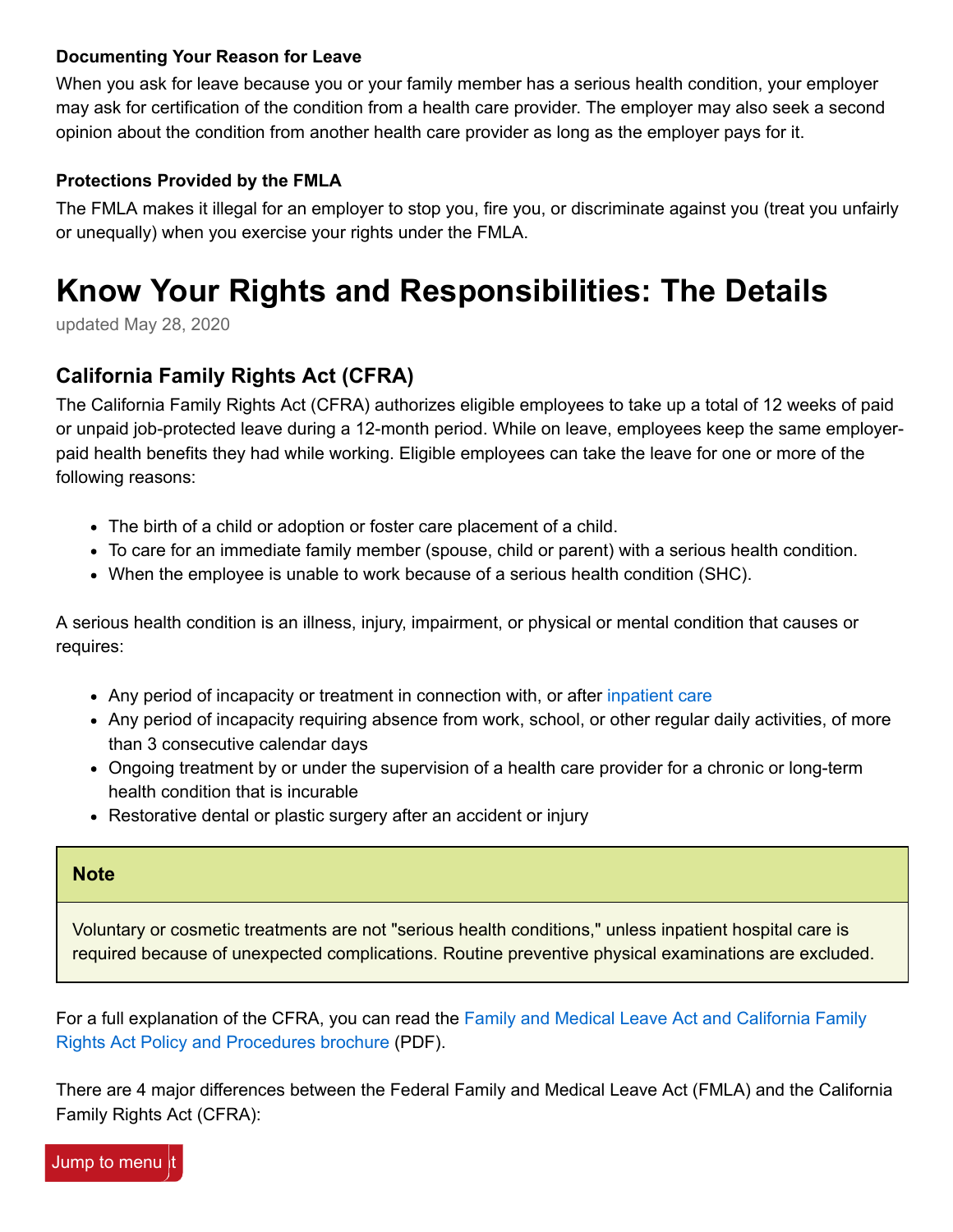## 1. **Pregnancy as a "Serious Health Condition" (SHC):**

**FMLA:** Covered as a serious health condition under the Family and Medical Leave Act (FMLA). **CFRA:** Pregnancy itself is not covered as a SHC. Instead, in California, a pregnant employee is entitled to a Pregnancy Disability Leave (PDL) of up to 4 months (16 weeks). Employers need to have only 5 or more employees for them to be subject to this Act, and there is no eligibility period for employees. The eligible CFRA employee can then take a 12-week CFRA baby bonding leave. The first 12 weeks of PDL can run concurrently with FMLA for eligible employees, and for that period, employers need to keep eligible employees health benefits.

# 2. **Registered Domestic Partners Equal to Spouses FMLA:** Not covered.

**CFRA:** Covered under CFRA, registered domestic partners are covered just like spouses. Note that this may give a domestic partner more family leave.

3. **"Qualifying Exigency" because of employee's or family member's active military duty FMLA:** Eligible FMLA employees are entitled to up to 12 weeks (4 months) of leave for "any qualifying exigency" arising because the employee has a family member (spouse, child, parent) who is on active military duty or who has been notified of an impending call to active duty status, in support of a contingency operation. Health benefits are included. The family member must be a member of the Guard, Reserve or be a retired member of the Armed Services.

**CFRA:** Not covered under CFRA.

### 4. **Care for Ill or Injured Service Member**

**FMLA:** Covered. An employee who is the spouse, child, parent, or next of kin of a covered service member may take a total of 26 weeks (6.5 months) of leave during a 12-month period to care for a covered service member who is ill or injured in the line of duty on active duty. Health benefits are included.

**CFRA:** Covered under CFRA if family member is a spouse, child, or parent.

## **Note**

Under a 2007 California military spouse leave law, an employee who works 20+ hours per week for an employer with 25+ employees can take an unpaid leave of up to 10 work days while the military spouse is on leave from deployment. Some or all of this may run concurrently with exigency leave.

# **California's Pregnancy Disability Leave (PDL)**

This law says employers with 5 or more employees must give you up to 12 weeks (4 months) of unpaid disability leave because of pregnancy, childbirth, or a related illness. California Pregnancy Disability Leave (PDL) also requires that employers supply you with a [reasonable accommodation](https://ca.db101.org/glossary_item.aspx?item-id=978) and transfer you to a less hazardous or strenuous job. However, employers can deny any reasonable accommodation request if they can prove it would be an undue burden**.**

# **California's Paid Family Leave (PFL)**

This law gives temporary disability insurance to those who take time off of work to care for a seriously ill child, spouse, parent, or registered domestic partner, or to bond with a new child. It is administered by the State Disability Insurance (SDI) program. It provides up to 6 weeks of Paid Family Leave payments to eligible workers who take time off to care for family members. For details of Paid Family Leave, you can read more on Jump to menu the [Development Department website.](https://www.edd.ca.gov/disability/PFL_Forms_and_Publications.htm)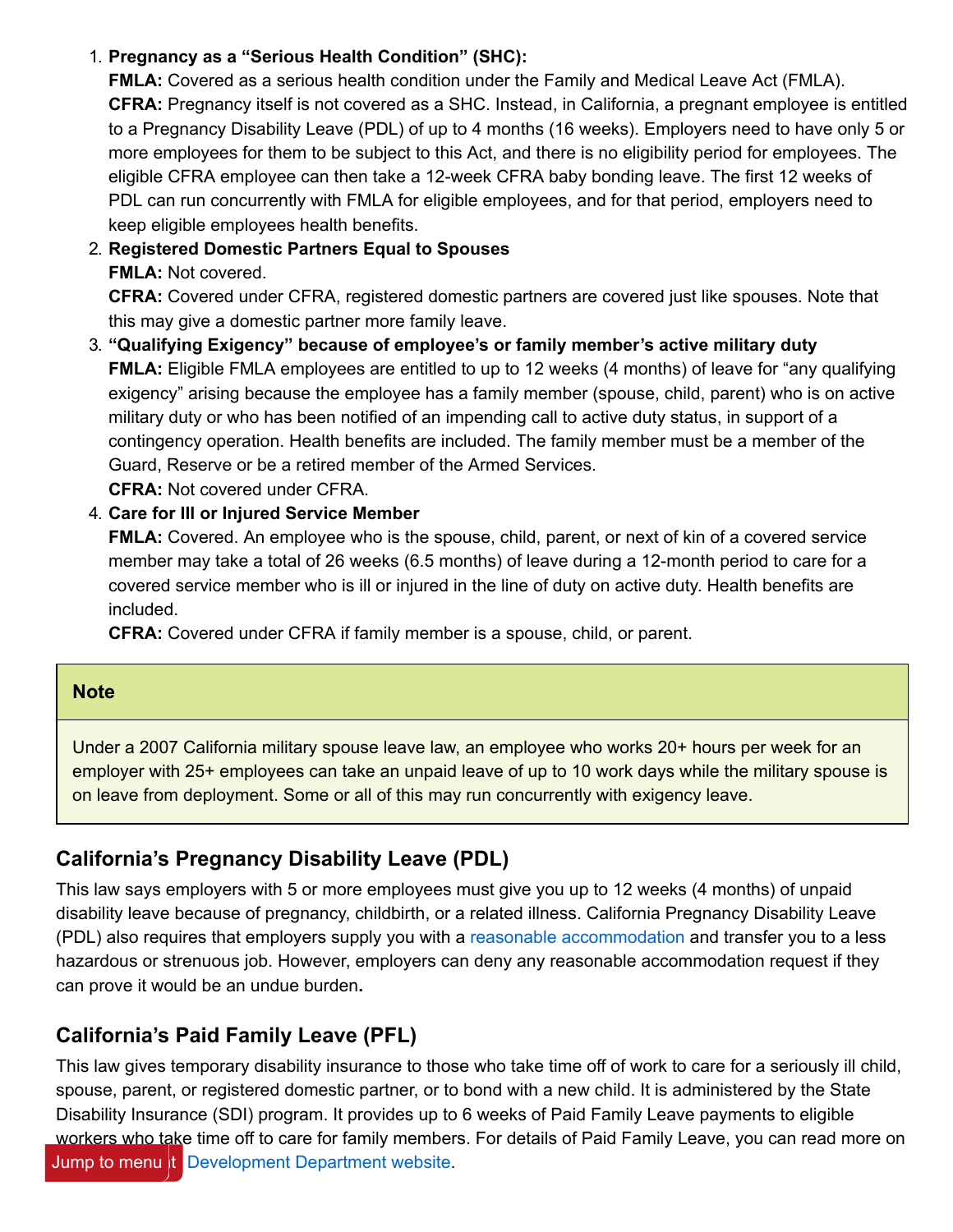# **Know Your Rights and Responsibilities: Resources**

updated May 28, 2020

# **Learn More**

These organizations can give you additional information about the Americans with Disabilities Act (ADA), the Family and Medical Leave Act (FMLA), the California Family Rights Act (CFRA), and other laws that protect your rights.

- The [Equal Employment Opportunity Commission](https://www.eeoc.gov/overview) (EEOC) is the federal agency that enforces the ADA. To contact the EEOC, call them on the phone at 1-800-669-4000, TTY: 1-800-669-6820.
- The U.S. Department of Labor's [Employment Standards Administration, Wage and Hour Division](https://www.dol.gov/agencies/whd/fmla/index) administers and enforces the Family and Medical Leave Act (FMLA) for all private, state, and local government employees. You can contact them by phone at 1-866-487-9243, TTY: 1-877-889-5627.
- California's [Fair Employment and Housing Commission](https://www.dfeh.ca.gov/) is the office charged with helping you with the Fair Employment and Housing Act. You can call them at (800) 884-1684 for employment questions or go to their website for more information.
- [California's Employment Development Department has a helpful webpage with Paid Family Leave](https://www.edd.ca.gov/disability/PFL_Forms_and_Publications.htm) information including a list of benefits and any forms you may need.

# **Getting Help with your Benefits**

To find an expert who can provide help with your benefits, visit the DB101 [Find an Expert page](https://ca.db101.org/ca/directories/planners.htm). For questions about work and your Social Security benefits, you can call the [Ticket to Work Help Line](https://choosework.ssa.gov/) at 1-866-968-7842 / 1- 866-833-2967 (TTY/TDD).

# **Community Based Organizations**

Various community-based organizations provide staff to work with people concerning a range of options on state, federal, public, and private health and income programs. Counseling about benefits, as a community service, is an emerging field of expertise with different levels of services available. Some organizations may work with specific populations while others work with individuals with any type of disability.

[Goodwill Industries](https://www.goodwill.org/) services range from personal evaluation and office skills training to career counseling, childcare, and transportation. Some of these centers conduct Benefits Planning Assistance and Outreach for Social Security and Medicare beneficiaries related to work activity.



Find locations at [www.Goodwill.org,](https://www.goodwill.org/) or by calling (voice) 1-800-466-3945.

## The [California Foundation for Independent Living Centers](https://www.cfilc.org/) lists

centers serving individuals with all disabilities. Many of these centers conduct Benefits Planning Assistance and Outreach for Social Security and Medicare beneficiaries related to



est independent living centers can refer callers to local benefit program Jump to menu $\left| t \right|_y$  do not have these services.